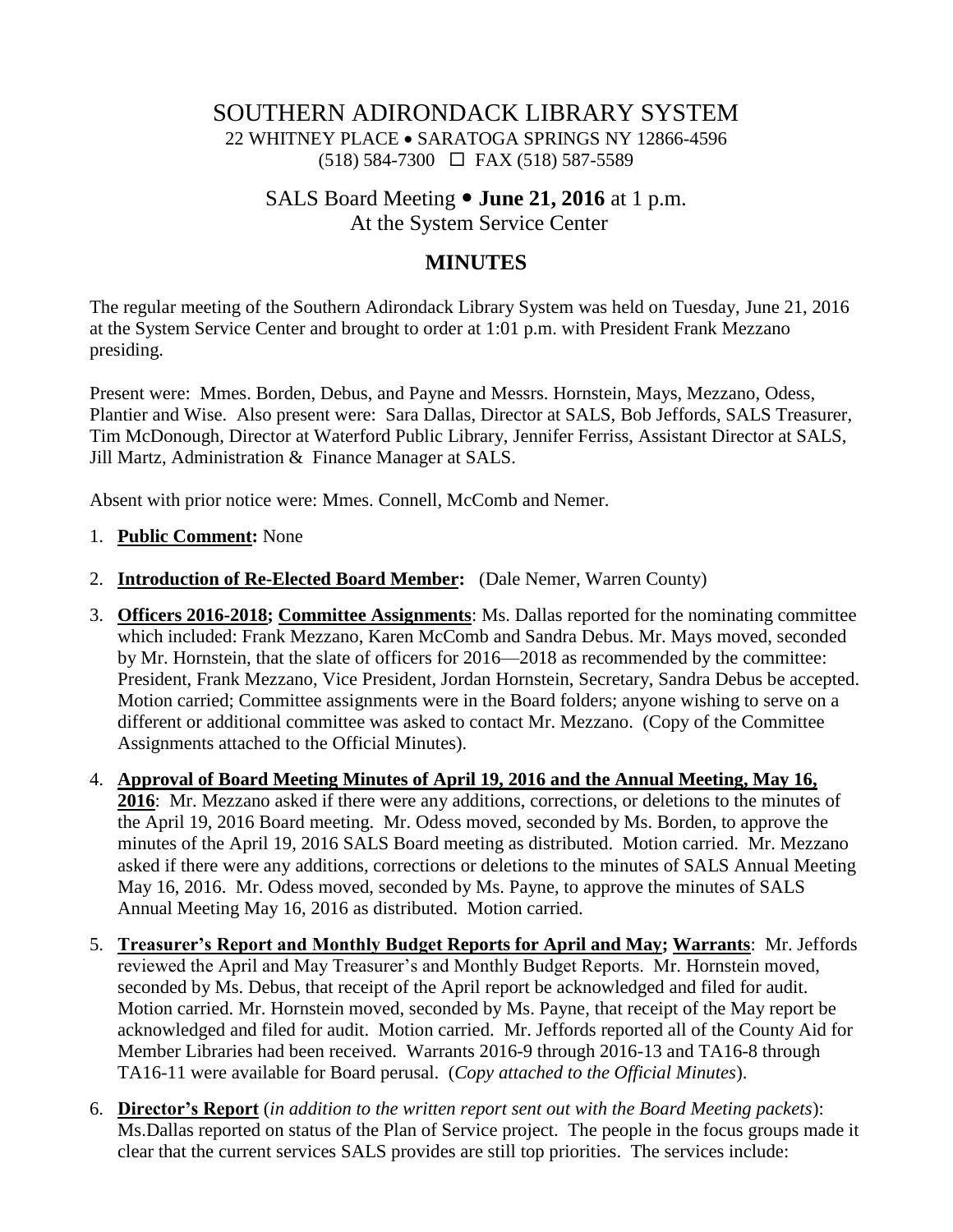JA/Polaris and support, and delivery. The focus groups also communicated that the Challenge grants (Construction and Library Services) scope should be broadened and the amount of funds allocated for these grant should be increased. Additionally, there was great interest in literacy and ELL efforts in the service area.

Ms. Dallas reported that the Outreach position needs to be filled to be in compliance with Education Law and Commissioner Regulations. She recommend rewriting the job description to recruit an individual with experience in literacy, grant writing and job entrepreneurship.

She is also working to develop a job description for a trainer to begin in the next calendar year. Ms. Dallas thinks the position can be part-time and the successful candidate will have an technology/teaching background.

The focus groups also reported that there needs to be increase continuing education opportunities for member library staff and trustees. Areas of focus included privacy/security concerns, community based planning, libraries transform and trustee training. Trustee topics included healthy boards, recruitment, job descriptions, and responsibilities. As a result, the travel and continuing education line should be larger in the 2017 budget.

Other areas to consider include outsourcing HR and perhaps legal assistance.

Ms. Dallas shared the local Literacy NY affiliate has drastically decreased the level of literacy support in our service area. She met with directors from Saratoga, Clifton Park–Halfmoon, Crandall, and Greenwich to determine the need. She also met with Literacy NY Executive Director, Janice Cuddahee, staff member Sue Hensley-Cushing, Maureen O'Connor, and Elizabeth Dailey. It is hoped that a sustainable model to provide the services can be developed.

The employee handbook needs to be revised. Ms. Dallas and Jill Martz will have a draft ready for the next meeting of the personnel committee.

Members of the personnel committee and the audit and finance committee will need to meet in July to begin the budget process and to review the employee handbook.

Ms. Dallas requested approval to attend the New York Alliance of Library Systems – in East Greenbush. Mr. Odess Moved, seconded by Mr. Plantier, this be request be approved. Motion carried.

Ms. Dallas requested SALS staff be allowed to attend NYLA November 2-5 in Saratoga Springs (early bird registration starts July 1). Mr. Jordan moved, seconded by Mr. Wise this request be approved. Motion carried.

Ms. Dallas will forward the information to the Board regarding the NYLA Conference so any Board Member wishing to attend can return the reservations to her in time for the early bird registration.

Ms. Dallas requested approval for Jennifer Ferriss to attend a conference in Darien CT. Mr. Odess moved, seconded by Ms. Payne, this request be approved. Motion carried.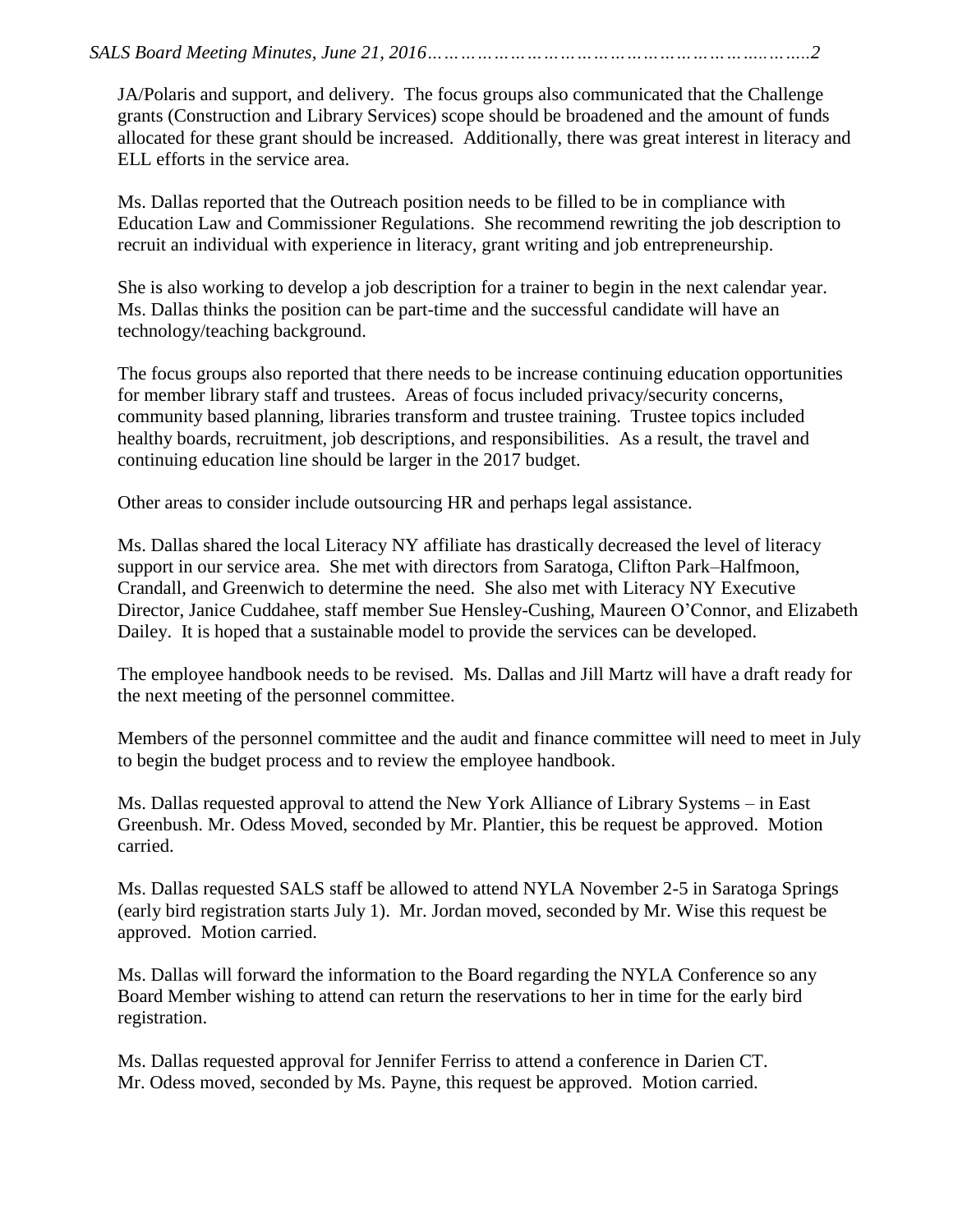The Mechanicville Public Library's 50th Celebration Gala was lovely with a nice turn out. Congressman Paul Tonko, and representatives from Assemblywoman Carrie Woerner and Senator Marchione were there. Also in attendance was the Mayor and Supervisor.

SALS will be receiving bullet aid in this year's NYS budget. All of the areas' Senators have been very generous to SALS and the member libraries. Senator Little's office reported \$10,000 for SALS to support automation and \$45,000 to be divided among the member libraries in her district. Senator Farley reported a \$15,000 Bullet aid grant for SALS. It appears we will be receiving \$15,000 for SALS and approximately \$143,000 for the members.

JA staff will be updating the SALS staff computer workstations to Windows 10 in the very near future.

The school district library vote (Chapter 259) court fight ended with a victory for libraries all over New York State.

Ms. Dallas has been answering questions regarding the upcoming construction grants. SALS will receive \$538,318 in construction aid for 2016-2017.

Ms. Dallas has been attending a number of member library board meetings to discuss future votes and construction.

Ms. Dallas and Mrs. Martz attended a program at the Tang Museum on what to do in a disaster or what to do to prevent a disaster. They will be developing a disaster plan and share a template with the membership.

The building was sprayed for ants; and the plumber came to fix the toilets and sink

Ms. Dallas was sad to report, Cindy Mirra's mom passed away.

## 7. **Committee Reports**:

- A. *Audit & Finance*: no report, but will meet on July 19 at 11:00 AM.
- B. *Building*: no report; will meet July 7<sup>th</sup> at 10:00 AM.
- C. *Bylaws Committee*: Ms. Debus will present a revision in September for emergency funding.
- D. *Central Library Aid and Services*: no report
- E. *County Aid Coordinators*: no report
- F. *Library Services:* no report
- G. *Personnel*: Ms. Payne reported the Personnel Committee met and presented a draft of the director's performance appraisal form and a time-table. Mr. Odess moved, seconded by Ms. Debus the Performance Appraisal be accepted on a provisional basis for the 2016-2017 year. Motion carried. (*Copy attached to the Official Minutes*). The Director will be preparing a selfevaluation and the Board should return their Performance Appraisals by July 15<sup>th</sup>. The Personnel Committee will meet on July 19 at 10 AM.
- H. *Trustee Nominating*: no report
- 8. **Unfinished Business**: Update of SALS Plan of Service: It will be shared in July, voted on in September and submitted to NYS in October.
- 9. **New Business:**
	- A. *Placement of bank accounts*: